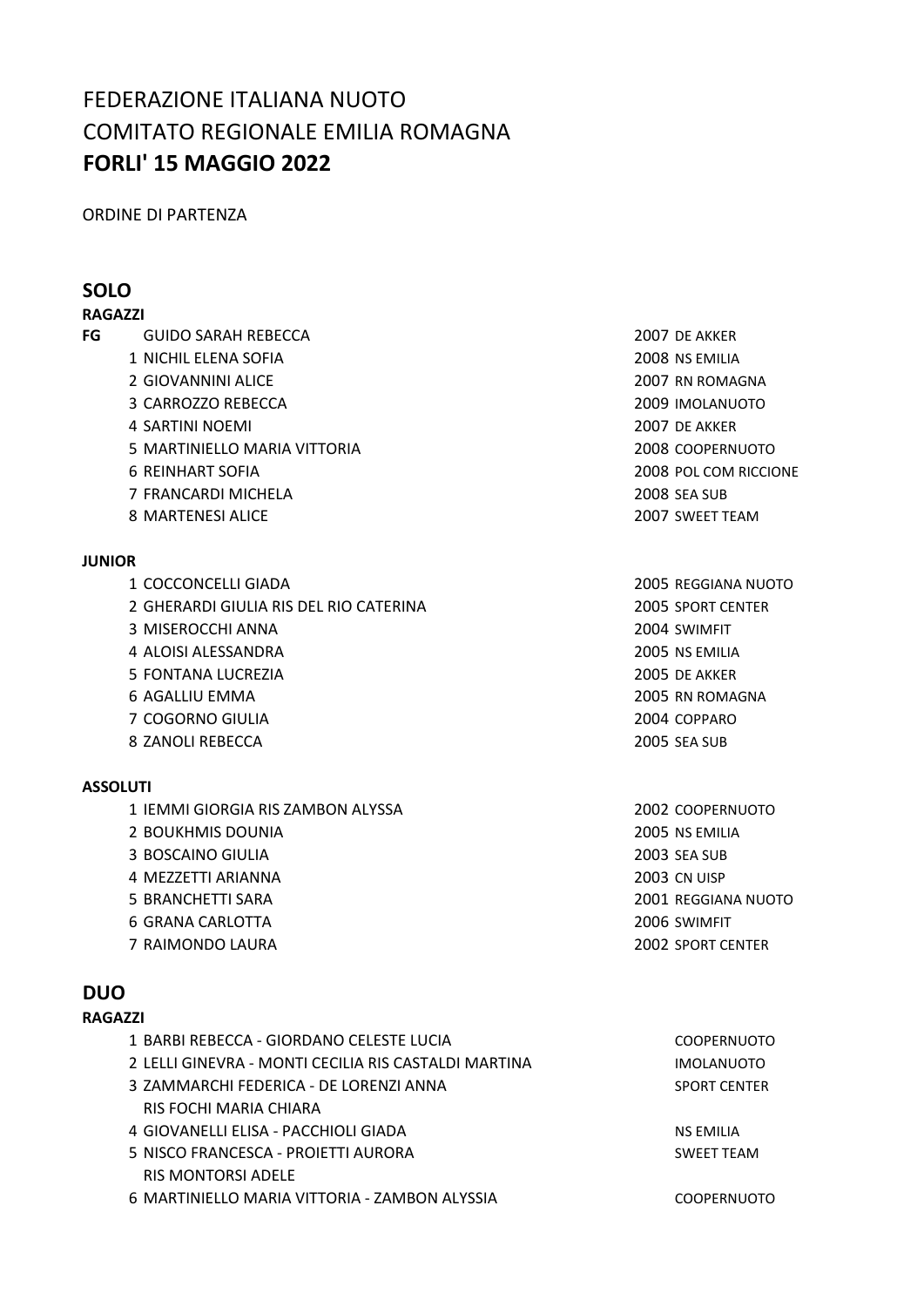- 7 BAZZI GIORGIA D'ISIDORO CAMILLA DE AKKER
- 8 REINHART SOFIA GIRELLI MIA POL COM RICCIONE
- 9 CIELO ANNA MANZINI IRENE RIS MERIGHI ELISABETTA SEA SUB
- 10 DOMENICONI ANNA BARBIERI CAMILLA RN ROMAGNA
- 11 PETRUZZELLA DELIA PETRUZZELLA MARICA REGGIANA NUOTO
- 12 ANGHEL FELICIA FANTINI VIRGINIA ris. ROSSI MATILDE SWEET TEAM
- 13 ZAMBERNARDI ALISSA BERTOZZI GIADA SPORT CENTER
- 14 GRASSIGLI EMMA NICHIL ELENA SOFIA NA NA NA NA NA NA EMILIA
- 15 GIOVANNINI ALICE SAVOIA SOFIA RICE AND ROMAGNA
- 16 BULZOMI' EMANUELA SPAGNI ALESSANDRA REGGIANA NUOTO
- 17 BERTACCINI SARA GENTILINI AGATA IMOLANUOTO
- 18 CARLETTI LUCIA VIVI ALICE DE AKKER

### **JUNIOR**

| 1 BARBARO BEATRICE REGINA - DEL RIO CATERINA            | <b>SPORT CENTER</b> |
|---------------------------------------------------------|---------------------|
| 2 ALESSIO GIADA - FERRINI NOEMI RIS FERRARI BENEDETTA   | <b>SWEET TEAM</b>   |
| 3 KLYMENKO DANIELA - MISEROCCHI ANNA                    | <b>SWIMFIT</b>      |
| 4 SCARPELLINI AGNESE - CIRIELLI MANILA                  | <b>RN ROMAGNA</b>   |
| 5 BARALDI ALICE - GOLFARELLI ELENA RIS CHIAPPALUPI IRIS | <b>SWEET TEAM</b>   |
| 6 FUNEL NICOLE - MERIGHI ELISABETTA RIS CIELO ANNA      | <b>SEA SUB</b>      |
| 7 DALLA GIACOMA GIORGIA - BOSCHI VITTORIA               | <b>SPORT CENTER</b> |
| RIS GHERARDI GIULIA                                     |                     |
| 8 ALOISI ALESSANDRA - CAVANI ASIA                       | <b>NS EMILIA</b>    |
| 9 CASTELLANI GIADA LUNA - ZANOLI REBECCA                | <b>SEA SUB</b>      |
| 10 BORGHI ELENA-TREVISANI ELISABETTA                    | <b>COPPARO</b>      |
|                                                         |                     |
| <b>ASSOLUTI</b>                                         |                     |
| 1 MEZZETTI ARIANNA - EUZZOR SARA                        | CN UISP BOLOGNA     |
| 2 RAIMONDO LAURA - NAVARRINI COSTANZA                   | <b>SPORT CENTER</b> |
| 3 SANTORO NOEMI - FUMO FRANCESCA                        | <b>DE AKKER</b>     |
| 4 JERARDI ELENA - DE SIMONE LUCIA                       | <b>SWEET TEAM</b>   |
| RIS FORGHIERI MARGHERITA                                |                     |
| 5 MINO SARA - FALCONE LAURA                             | <b>SPORT CENTER</b> |
| 6 MARTENESI ALICE - FERRARINI ELENA                     | <b>SWEET TEAM</b>   |
| 7 BALZI GIULIA - TREVISAN GABRIELLA RIS VARATTA G       | REGGIANA NUOTO      |
| 8 POLI ALENA - TEGANI LUCREZIA                          | <b>COOPERNUOTO</b>  |
| 9 ZANON SOFIA - MOJSHI KEISI                            | <b>SEA SUB</b>      |
| 10 ZANTA ELEONORA - ZANICHELLI MARIA MARGHERITA         | <b>COOPERNUOTO</b>  |
| 11 BIAGINI LETIZIA - BRANCHETTI SARA                    | REGGIANA NUOTO      |
| <b>RIS ZANONI MATILDE</b>                               |                     |
| 12 BARALDI MARTINA - MASINI CHIARA                      | <b>SEA SUB</b>      |
|                                                         |                     |

### **SQUADRA**

### **RAGAZZI**

- 1 MARIANI I-SALVO B-GAMBARINI A-FARAONE V DE AKKER PAGANO G-
- 2 INVIDIA M-GOBBI R-BORGHI MC-CORRADI M<br>SPORT CENTER PILUTTA SE-BONDANI L-FONTANA G-IACCI M RIS REULET M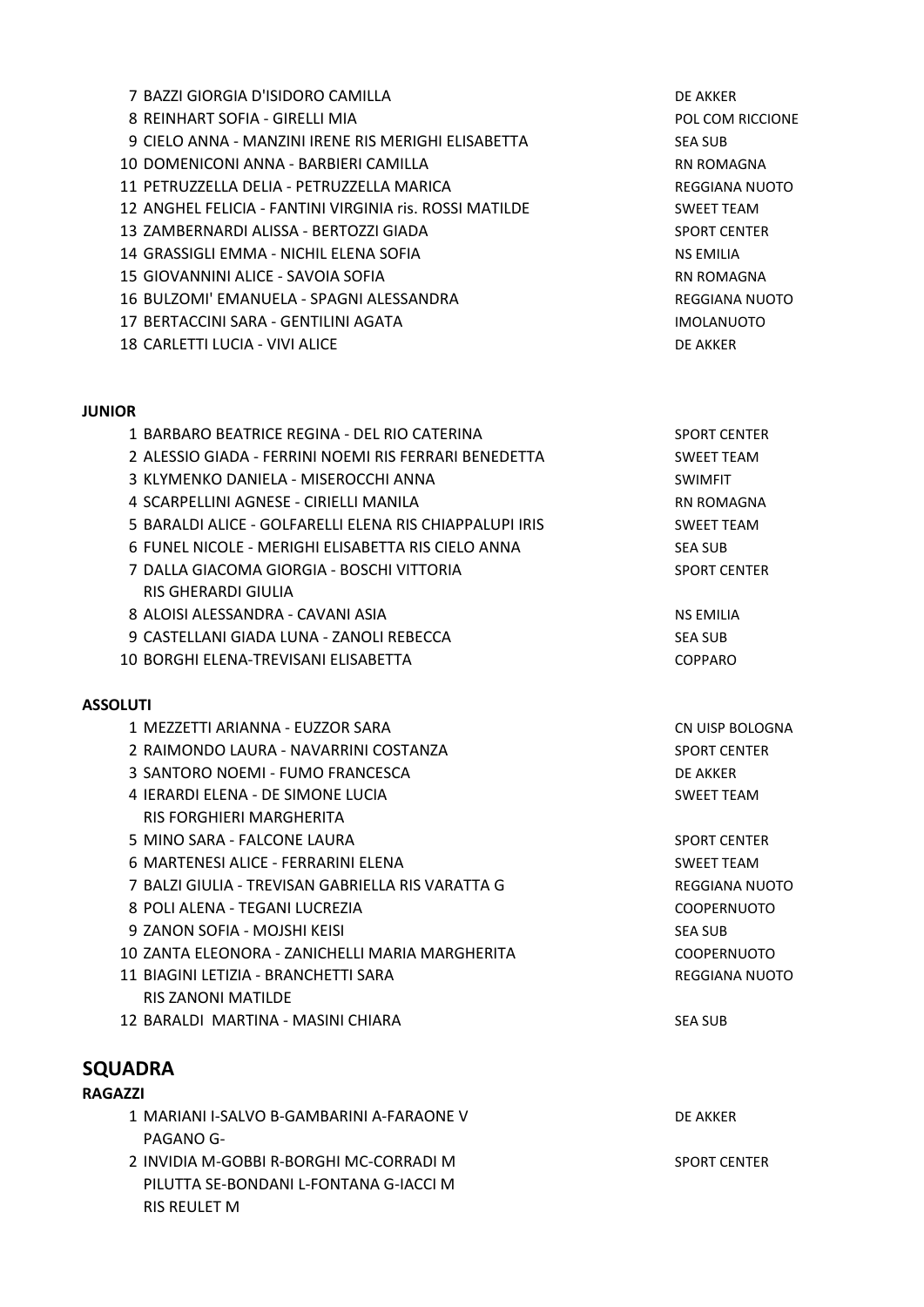|                 | 3 ARCANGELI V-RAIMONDI T-REINHART S- CARCANO A<br><b>GIRELLI M</b>                         | POL COM RICCIONE      |
|-----------------|--------------------------------------------------------------------------------------------|-----------------------|
|                 | 4 NICHIL ES-GRASSIGLI E-BATTILOCCHI E-MESSINA A<br>NICHIL AC                               | <b>NS EMILIA</b>      |
|                 | 5 GIOVANNINI A-SAVOIA S-DOMENICONI A-BARBIERI C<br>LUGARESI L-LUGARESI A                   | <b>RN ROMAGNA</b>     |
|                 | 6 CORRADINI E-IERARDI E-DE SIMONE L-PINI M-<br>TOTARO E-VISMARA A-FORGHIERI M-FERRARI C    | <b>SWEET TEAM</b>     |
|                 | 7 SARTINI N-CARLETTI L-GUIDO SR-VIVI A                                                     | DE AKKER              |
|                 | 8 AICARDI M-BULZOMI' E-CANTARELLI A- DE LISA C                                             | REGGIANA NUOTO        |
|                 | IMOVILLI A-PETRUZZELLA D-PETRUZZELLA M-SPAGNI A                                            |                       |
|                 | RIS COCCONCELLI S-TARASCONI S                                                              |                       |
|                 | 9 MARTINELLI MV-ZAMBON A-POLI A-PAGANI L                                                   | <b>COOPERNUOTO</b>    |
|                 | BENIGNI C-PELLIZZARI A-ZANTA E-LUGLI M                                                     |                       |
|                 | 10 BELLI N-ZAMBERNARDI A-BERTOZZI G- ZAMMARCHI F                                           | <b>SPORT CENTER</b>   |
|                 | DE LORENZI A-FOCHI M-SACCA V-MALCOTTI E                                                    |                       |
|                 | 11 ANCHEL F-FANTINI V-MONTORSI A-NISCO F                                                   | <b>SWEET TEAM</b>     |
|                 | NONATO I-PROJETTI A-ROSSI M- VACCARI A-RIS JERARDI A                                       |                       |
|                 | 12 QUARTANA E-RONDINA V-REBUSTINI A-DESSI' N-                                              | <b>NS EMILIA</b>      |
|                 | MENEGATTI S-FABBI I-SIVIERI G                                                              |                       |
|                 | 13 BERTACCINI S-CARROZZO R-GENTILINI A-LELLI G<br>MONTI C-PELLEGRINO C-SURACE B-CASTALDI M | <b>IMOLANUOTO</b>     |
|                 | <b>RIS FARINA L</b>                                                                        |                       |
|                 |                                                                                            |                       |
| <b>JUNIOR</b>   |                                                                                            |                       |
|                 | 1 BOTTI MS-CALANDRINI N-FIORINI G-GRANA C                                                  | <b>SWIMFIT</b>        |
|                 | CETTA R-KLYMENKO D-MISEROCCHI A-VIOLANI A                                                  |                       |
|                 | 2 GIOVANNINI A-SAVOIA S-AGALLIU E-SCARPELLINI A                                            | <b>RN ROMAGNA</b>     |
|                 | CIRIELLI M-BOSCHI B-CARLUCCIO N-DOMENICONI L                                               |                       |
|                 | <b>ZAMMARCHI S</b>                                                                         |                       |
|                 | 3 COCCONCELLI S-TARASCONI S-ACQUARONI G                                                    | <b>REGGIANA NUOTO</b> |
|                 | COCCONCELLI G-VARATTA G-ZAJMAI A- ZANNONI M                                                |                       |
|                 | <b>BALZI G-RIS BIAGINI L</b>                                                               |                       |
|                 | 4 BRUSCO S-MONTANARI M-FALCONE L-BARBARI BR                                                | <b>SPORT CENTER</b>   |
|                 | DEL RIO C-GHERARDI G-BOSCHI V-GHIDINI O                                                    |                       |
|                 | RIS DALLA GIACOMAG                                                                         |                       |
|                 | 5 BOUKHMIS D-PADOVANI I-VANDELLI AM-                                                       | <b>NS EMILIA</b>      |
|                 | DE SCISCIIOLO C- LABAZANOVA M-QUARTANA E                                                   |                       |
| <b>ASSOLUTI</b> |                                                                                            |                       |
|                 | 1 CALIMAN K-BONFIGLIOLI S-CALZOLARI A-SACENTI N                                            | DE AKKER              |
|                 | PORELLI L-SALVIO C-BELLINI S                                                               |                       |
|                 | 2 RAIMONDO L-NAVARRINI C-BRUSCO S-MONTANARI M                                              | <b>SPORT CENTER</b>   |
|                 | MINO S-FALCONE L-NERI A-BELLI N RIS PEDRONI C                                              |                       |
|                 |                                                                                            |                       |
|                 |                                                                                            |                       |
|                 | 3 ACQUARONI G-BIAGINI L-VARATTA G-ZAJMAI A                                                 | REGGIANA NUOTO        |
|                 | ZANONI M-BALZI G-BRANCHETTI S-TREVISAN G<br><b>RIS COCCONCELLI G</b>                       |                       |
|                 | 4 TEGANI L-BENIGNI C-ZANTA E-LUGLI M-                                                      | <b>COOPERNUOTO</b>    |
|                 | ZANICHELLI MM-ZAPPAROLI T-GRASSI C-BARBI R                                                 |                       |
|                 | <b>RIS POLI A</b>                                                                          |                       |